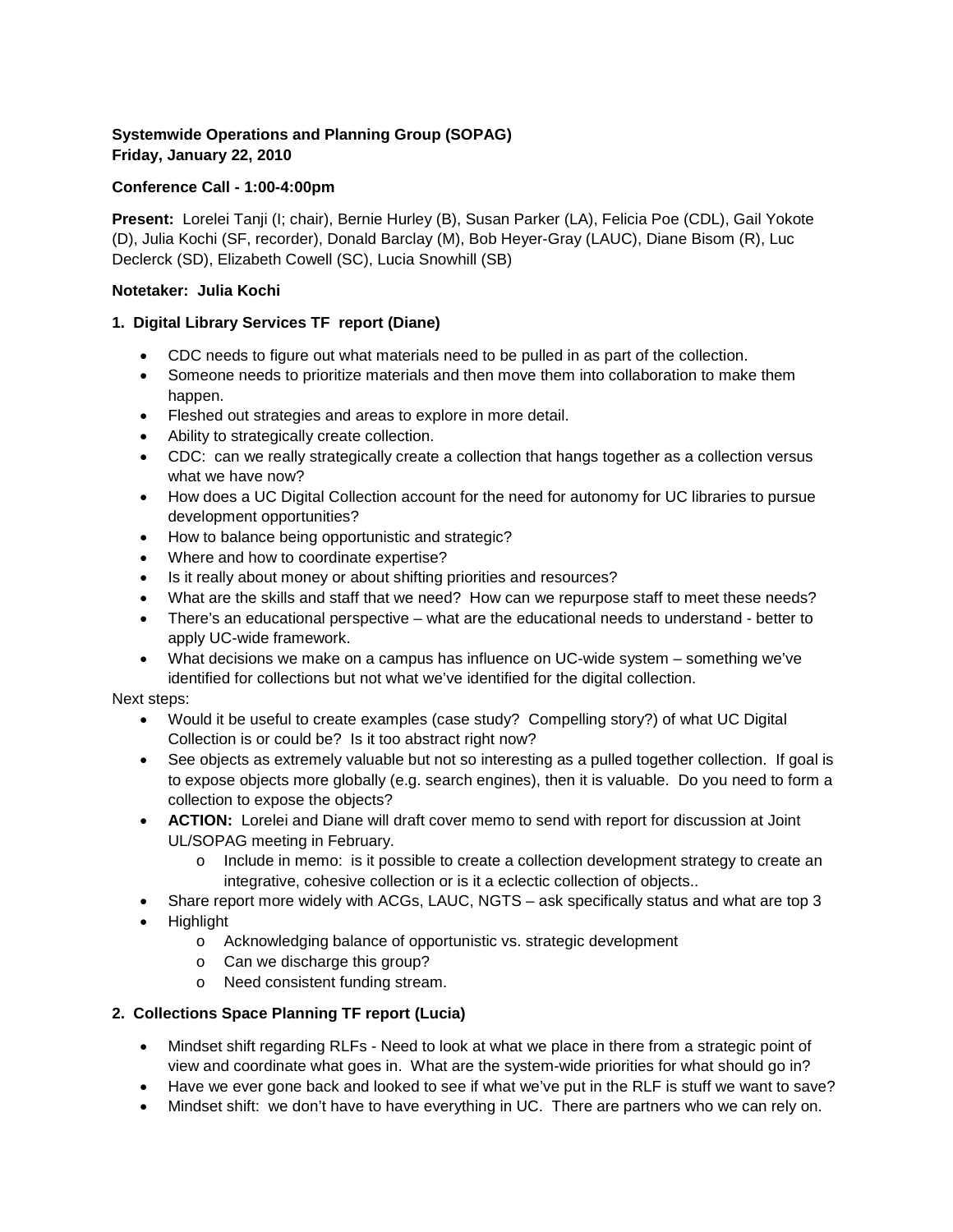- Additional next step: Investigate options for gov docs. Would we gain any space de-duping government documents? Could GILS group come up with strategies to reduce print subscriptions in the system and renegotiate with Government Printing Office? What would happen if we renegotiate to one depository status for UC? What are most cost effective ways to link up digitization of gov docs that will alleviate space issue? How do we coordinate legacy collections?
- How do we come up with funding models for sustaining this?
- Possible to re-organize report so conclusion, recommendations, and next steps are more seamlessly integrated.
- **ACTION:** Lucia will re-organize report
- **ACTION:** Lorelei will ask Joanne if she has documentation where GPO agreed to letting UC reduce depositories.
- **ACTION:** Lorelei and Lucia write transmittal memo.
- **ACTION:** Lucia will send report to Ivy (and copy Felicia), Emily, Scott, and Colleen and ask for comments before the report is finalized.

### **3. Project Management TF report (Felicia)**

- The TF continues to work on charge.
- Questionnaire sent to 191 people and have 62% return rate so far; asked to complete by January  $25<sup>th</sup>$ .
- **ACTION:** Felicia will do a brief update on the TF at the Joint Meeting.

#### **4. Shibboleth TF update (Julia)**

• **ACTION:** Julia will give a brief update on the TF at the Joint Meeting

#### **5. Prioritizing Various Initiatives**

- **ACTION:** Lorelei will contact Brian to see if he can share a draft strategic plan and if it would be useful to revise this document
- **ACTION:** Lorelei, Diane, and Julia will work on the document for the Joint Meeting.

**6. ACG Charges (SOPAG liaisons)** - discuss areas of intersections; anything that should be added to their charges

- When met with ACG chairs, we didn't have time to look at where they're overlapping in their responsibilities and also if their charge doesn't include things that SOPAG thinks they should be doing.
- **ACTION:** SOPAG liaisons review charges and be ready to discuss at SOPAG-only meeting in February.

#### **7. Discuss structure of ACGs/CIGs** - discuss further possible changes

• Item was discussed. No changes are recommended.

#### **8. ACG updates**

Updates deferred.

**ACTION:** Liaisons send any updates/issues to listserv if anything urgent needs to be shared.

#### **9. CDL Update** (Felicia)

**Deferred**